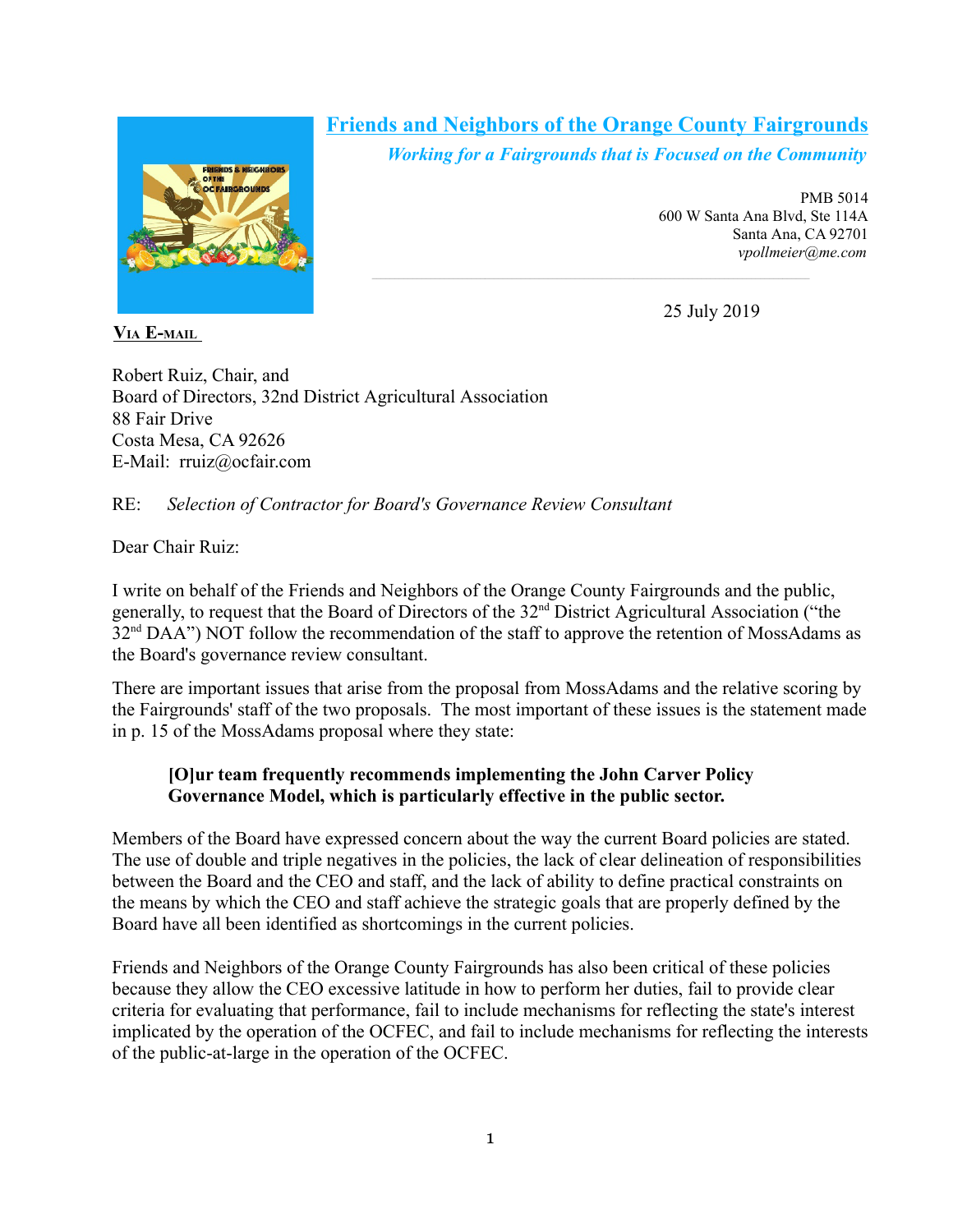All of these criticisms, from both Board Member and FANSOCF, result from the fact that the current policies are based on the John Carver Policy Governance Model.<sup>1</sup> This model, generated by John Carver, currently an adjunct-professor at the University of Georgia's Institute for Non-profit Organizations, has been widely criticized for creating governance policies that result in the above identified shortcomings and, despite the statement in the MossAdams proposal, has been especially criticized as being inapplicable or, at minimum, difficult to implement for public agencies, where Board Members do not have the time to invest the high levels of involvement required.<sup>2</sup>

Also on p. 15 of their proposal, MossAdams provides the following diagram, which appears to support the fallacy that there should be a division of responsibility in governance between the Board and the management:



This reflects a failure on the part of MossAdams to understand the nuances of this model. We need only read the words of the models creator, John Carver to confirm this:

> "because the board is accountable for everything, it is accountable for means as well. Accordingly, it must exercise control over both ends and means, so having the ends/means distinction does not in itself relieve boards from any responsibility."3

MossAdams' proposal also reveals its failure to understand the unique nature of the 32<sup>nd</sup> DAA and understand the basic principles of the governance model it purports to recommend. MossAdams' proposal pays only lip service to the involvement of the public. This despite the fact that Principle #1 of the Carver Policy Governance Model states:

<sup>1</sup> For more basic information on the John Carver Policy Governance Model, Board members are encouraged to review: https://en.wikipedia.org/wiki/Policy\_Governance

<sup>2</sup> The complexity of the Carver model is reflected in the web page dedicated to the Principles of Policy Governance, See: https://governforimpact.org/resources/principles-of-policy-governance.html

<sup>3</sup> "Carver's Policy Governance® Model in Nonprofit Organizations," John Carver and Miriam Carver, originally pub'd in *Gouvernance - revue internationale,* Vol. 2, nos. 1, Winter 2001, pp. 30-48, See: http://www.carvergovernance.com/pg-np.htm.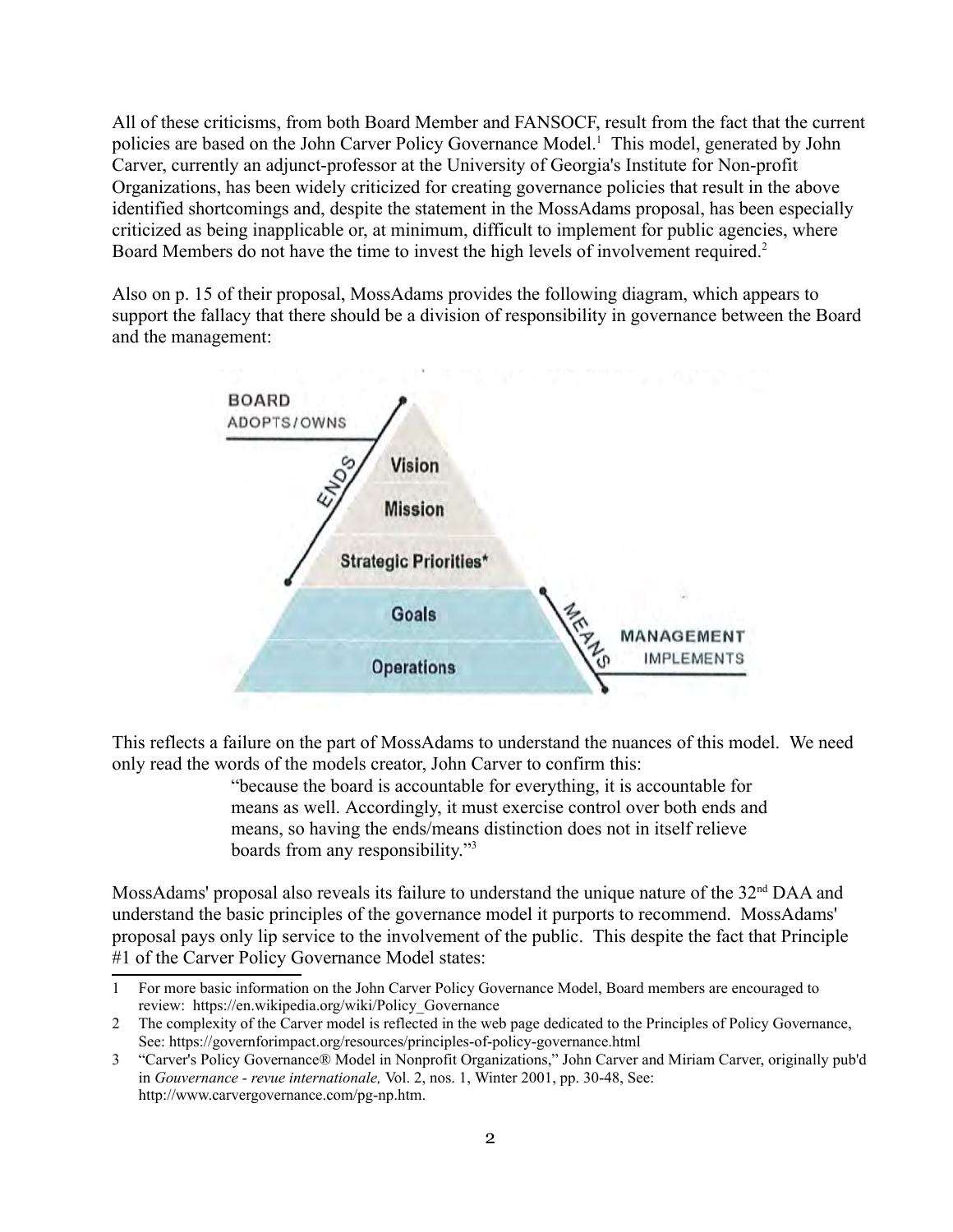**1. Ownership**: The board connects its authority and accountability to those who morally if not legally own the organization—if such a class exists beyond the board itself—seeing its task as servant-leader to and for that group. "Owners," as used in the Policy Governance model, are not all stakeholders, but only those who stand in a position corresponding to shareholders in an equity corporation. Therefore, staff and clients are not owners unless they independently qualify as such.

It cannot be disputed that the "Owners" of the 32<sup>nd</sup> DAA are the people of California, both morally and legally, but MossAdams only mentions the public at one point, in passing, in their proposal, when they say they will "assist the Committee in soliciting public and key stakeholder input."

The MossAdams proposal should be rejected because of its promotion of the problematic Carver Governance Model and their clear failure to understand its shortcomings or appropriate application.

We recommend that the Board not accept the recommendations of staff and reject the MossAdams proposal. We ask that the Board then, enter into a contract with the other bidder, Kelly Associates, or direct that the RFP be re-issued with a specific admonition that the John Carver Policy Governance Model NOT be used by the winning bidder in updating and revising the 32<sup>nd</sup> DAA policies.

If this contract is awarded, and the John Carver Policy Governance Model is used, there will likely be no improvement in the shortcomings of the current policies, which are reflections of the Model, not shortcomings in its implementation,

On behalf of the Friends and Neighbors of the Orange County Fairgrounds, and the public generally, I thank you in advance for providing the sometimes onerous public service that results from your acceptance of an appointment as a State Officer.

Sincerely,

Vant M. Pol

Vincent M. Pollmeier Director, Friends and Neighbors of the Orange County Fairgrounds

CC: Board of Directors - 32nd District Agricultural Ass'n

Robert Ruiz, Chair rruiz@ocfairboard.com Sandra Cervantes, Vice Chair scervantes@ocfairboard.com